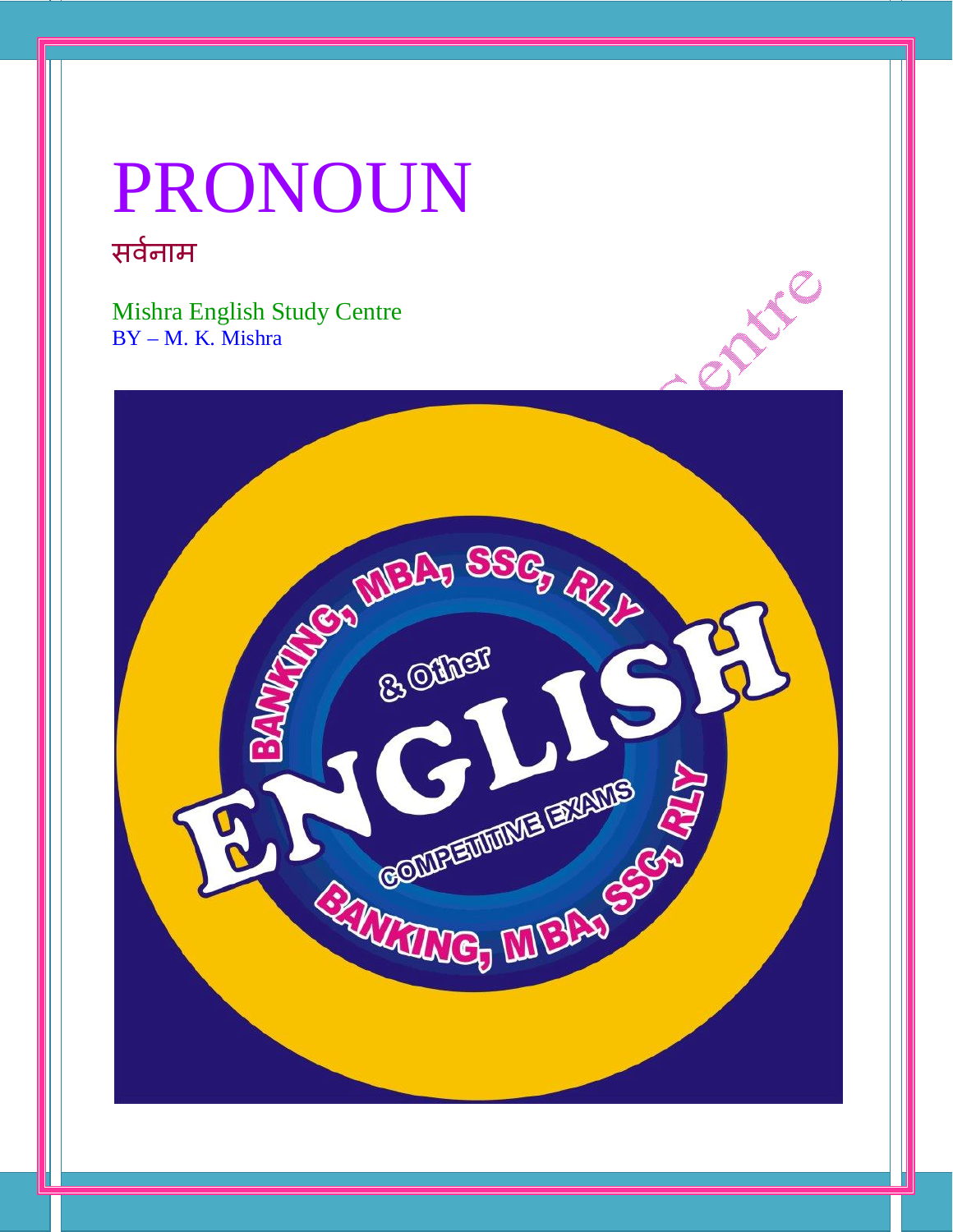#### Pronoun

| ❖  | Pronoun is a word used at the place of Noun.              |                             |                        |                              |                                                                                                   |  |                                                                                                         |
|----|-----------------------------------------------------------|-----------------------------|------------------------|------------------------------|---------------------------------------------------------------------------------------------------|--|---------------------------------------------------------------------------------------------------------|
|    | Ex.:- (a) Ram is a Dancer. (b) $He$ is a Dancer.          |                             |                        |                              |                                                                                                   |  |                                                                                                         |
|    |                                                           |                             |                        |                              | > According to uses Pronoun can be classified into eight forms.                                   |  |                                                                                                         |
|    |                                                           |                             |                        | "PRIDE RID"                  |                                                                                                   |  |                                                                                                         |
|    | 1.                                                        | P                           |                        |                              | <b>Personal Pronoun</b>                                                                           |  |                                                                                                         |
|    | 2.                                                        | $\mathbf R$                 |                        |                              | <b>Reflexive Pronoun</b>                                                                          |  |                                                                                                         |
|    | 3.                                                        | $\bf{I}$                    |                        |                              | <b>Indefinite Pronoun</b>                                                                         |  |                                                                                                         |
|    | 4.                                                        | D                           |                        |                              | <b>Demonstrative Pronoun</b>                                                                      |  |                                                                                                         |
|    | 5.                                                        | Ε                           |                        |                              | <b>Emphatic Pronoun</b>                                                                           |  |                                                                                                         |
|    | 6.                                                        | $\mathbf R$                 |                        |                              | <b>Relative Pronoun</b>                                                                           |  | PARK!                                                                                                   |
|    | 7.                                                        | $\bf{I}$                    |                        |                              | <b>Interrogative Pronoun</b>                                                                      |  |                                                                                                         |
|    | 8.                                                        | D                           |                        |                              | <b>Distributive Pronoun</b>                                                                       |  |                                                                                                         |
| 1. |                                                           |                             |                        |                              | Personal Pronoun - Personal Pronoun stands for three Persons.                                     |  |                                                                                                         |
|    | Person                                                    |                             | <b>Subjective Case</b> |                              | <b>Possessive Case</b>                                                                            |  | Objective Case                                                                                          |
|    | 1st                                                       | $I$ / We                    |                        |                              | My/Mine, Our/Ours                                                                                 |  | Me/Us                                                                                                   |
|    | 2 <sup>nd</sup>                                           | You                         |                        |                              | Your/Yours                                                                                        |  | You                                                                                                     |
|    | 3 <sup>rd</sup>                                           |                             | He, She, It, They      |                              | His, Her / Hers, Its                                                                              |  | Him, Her, It                                                                                            |
|    |                                                           | One                         |                        |                              | Their/Theirs, One's                                                                               |  | Them, One                                                                                               |
|    |                                                           | Facts $\triangleright$<br>* |                        |                              |                                                                                                   |  |                                                                                                         |
| ❖  |                                                           |                             |                        |                              | If different kinds of Persons come together are arranged into 231 Order.                          |  |                                                                                                         |
|    | Ex.:- Ram, I and You were going to Delhi,<br>$-({\bf x})$ |                             |                        |                              |                                                                                                   |  |                                                                                                         |
|    | You, Ram and I were going to Delhi.<br>$-(\checkmark)$    |                             |                        |                              |                                                                                                   |  |                                                                                                         |
|    | Note $-$                                                  |                             |                        |                              |                                                                                                   |  |                                                                                                         |
|    |                                                           |                             |                        |                              | 23 $\blacktriangleright$ Ram and You can solve the Question.                                      |  | $-({\bf x})$                                                                                            |
|    |                                                           |                             |                        |                              | You and Ram can solve the Question.<br>31 $\blacktriangleright$ I and Ram can solve the Question. |  | $-(\checkmark)$                                                                                         |
|    |                                                           |                             |                        |                              | Ram and I can solve the Question.                                                                 |  | $-({\bf x})$<br>$ (\checkmark)$                                                                         |
|    |                                                           |                             |                        |                              | $21 \in I$ and You can solve the Question.                                                        |  | $-({\bf x})$                                                                                            |
|    |                                                           |                             |                        |                              | You and I can solve the Question.                                                                 |  | $-(\checkmark)$                                                                                         |
| ❖  |                                                           |                             |                        |                              |                                                                                                   |  | If different kinds of Persons come together and they do an Illegal work in sentence are                 |
|    | arranged into 123 Order.                                  |                             |                        |                              |                                                                                                   |  |                                                                                                         |
|    |                                                           |                             |                        |                              | <b>Ex.:-</b> You, I and Ram were going to kill Raju. $-(\star)$                                   |  |                                                                                                         |
|    |                                                           |                             |                        |                              | I, You and Ram were going to kill Raju. $-(\checkmark)$                                           |  |                                                                                                         |
| ❖  |                                                           |                             |                        |                              |                                                                                                   |  | If different kinds of Persons come together and $1st$ Person is also Present in them get their          |
|    |                                                           |                             |                        | combined Possession by Our.  |                                                                                                   |  |                                                                                                         |
|    |                                                           |                             |                        |                              | Ex.:- You Ram and I have completed your task. $-(x)$                                              |  |                                                                                                         |
| ❖  |                                                           |                             |                        |                              | You Ram and I have completed <u>our</u> task. $-(\checkmark)$                                     |  | If different kinds of Persons come together and 1 <sup>st</sup> Person is not Present in them get their |
|    |                                                           |                             |                        | combined Possession by Your. |                                                                                                   |  |                                                                                                         |
|    |                                                           |                             |                        |                              | Ex.:- You and Ram have completed his task.                                                        |  | $-({\bf x})$                                                                                            |
|    |                                                           |                             |                        |                              | You and Ram have completed your task.                                                             |  | $ (\checkmark)$                                                                                         |
|    |                                                           |                             |                        |                              |                                                                                                   |  |                                                                                                         |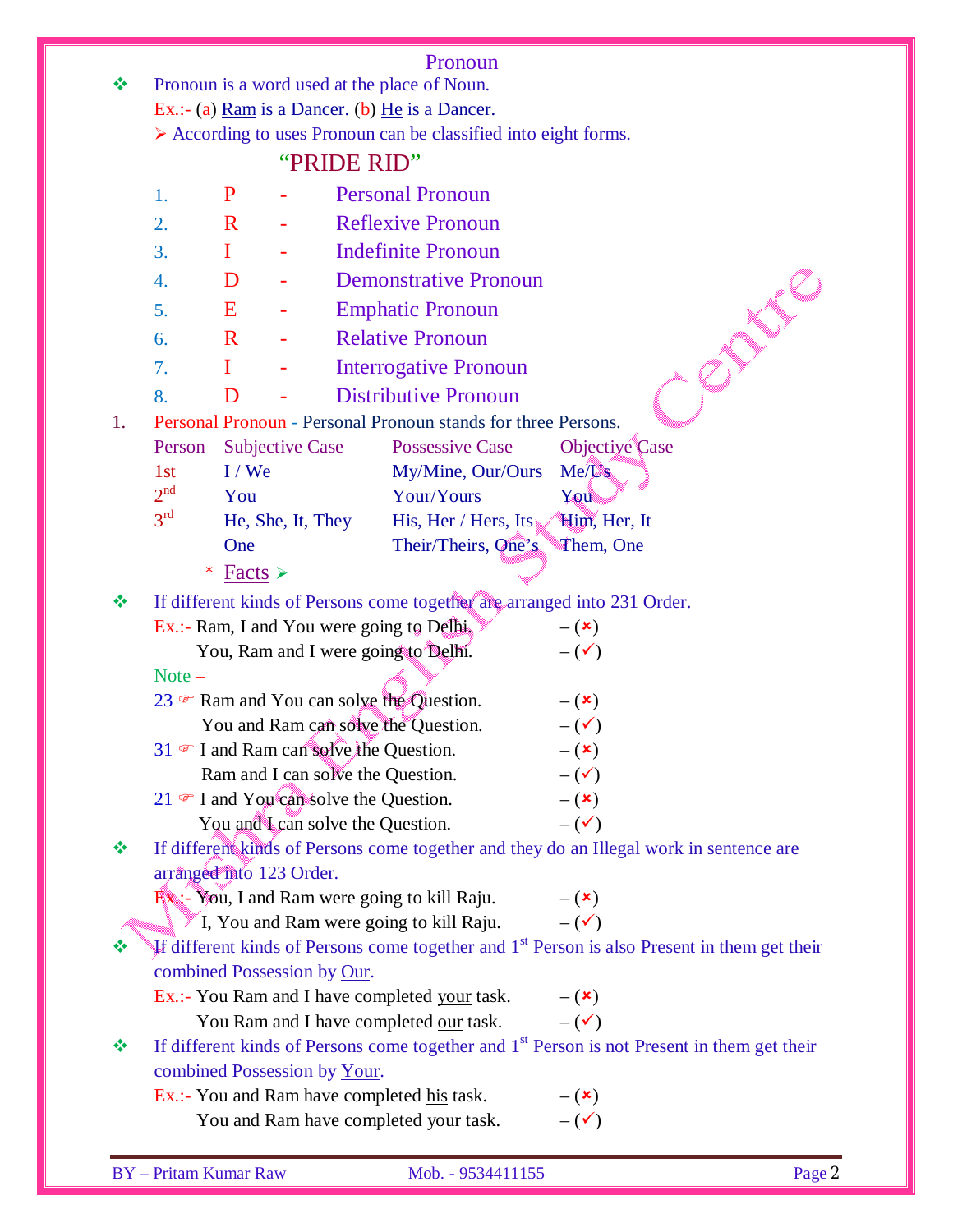|               | Pronoun                                                                                        |
|---------------|------------------------------------------------------------------------------------------------|
| ❖             | 'They + Who' can't be used, It should be "Those + Who" in uses.                                |
|               | $Ex$ .:- They who are sitting here are mad.<br>$-({\bf x})$                                    |
|               | $ (\checkmark)$<br>Those who are sitting here are mad.                                         |
| ❖             | One $\triangleright$ Single (One + Verb) – His / Her / Its                                     |
| $\frac{1}{2}$ | One $\triangleright$ Everybody / Anybody (One + Verb) – One's                                  |
|               | Note - $1st$ – In the sense of Single One + of + , is used that gets Possession by His \ Her \ |
|               | Its.                                                                                           |
|               | Ex.:- One of you has left <u>one's</u> pen in the class. $-(\star)$                            |
|               | One of you has left <u>his</u> pen in this class. $-(\checkmark)$                              |
|               | Note - $2nd$ – In the sense of Everybody\Anybody One + Verb is used that gets Possession       |
|               | by One's.                                                                                      |
|               | $Ex$ .:- One must help $his$ friends on trouble.<br>$-({\bf x})$                               |
|               | $-$ ( $\checkmark$ )<br>One must help one's friends on trouble.                                |
|               | $\triangleleft$ Uses of It $\triangleright$                                                    |
| ❖             | Generally 'It' comes to denote a Singular Nonliving Thing.                                     |
|               | Ex.:- I have a pen it runs very well.                                                          |
| ❖             | It comes to denote an Animal.                                                                  |
|               | Ex.:- I have a dog it is red.                                                                  |
| ❖             | It comes to denote a Little Baby.                                                              |
|               | $Ex.:$ I have a nephew it is very naughty.                                                     |
| ❖             | It comes to introduce a Natural rule or Event.                                                 |
|               | Ex.:- It is Sunday today.                                                                      |
| ❖             | It comes as the Subject of an Emphatic Sentence.                                               |
|               | $\bullet$ It + Auxiliary Verb + Subject                                                        |
|               | $Ex$ .:- It is I who can solve this Question.                                                  |
| ❖             | It comes to make a Pre-Statement about something.                                              |
|               | $Ex$ .:- It is right that honesty is the best policy.                                          |
|               | Note – Honesty is the best policy, this is right. $-$ {Post Statement}                         |
|               |                                                                                                |
| 2.            | Reflexive Pronoun A word used at the place of Noun that reflects the work of Subject to        |
|               | the subject is called Reflexive Pronoun.                                                       |
|               | Ex.:- Myself, Yourself, Himself etc.                                                           |
|               | <b>K</b> Facts                                                                                 |
|               | Each and Every Personal Pronoun gets its Particular Reflexive form.                            |
|               | $Ex. - I$<br><b>Myself</b>                                                                     |
|               | <b>Ourselves</b><br>We                                                                         |
|               | Yourself \Yourselves<br>Your                                                                   |
|               | Himself<br>He                                                                                  |
|               | Herself<br>She                                                                                 |
|               | Itself<br>It                                                                                   |
|               | Themselves<br><b>They</b>                                                                      |
|               | Oneself<br>One                                                                                 |
|               | It is always used at the place of Object, it can't be used as the Subject of a Sentence.       |
|               | <b>BY</b> - Pritam Kumar Raw<br>Page 3<br>Mob. - 9534411155                                    |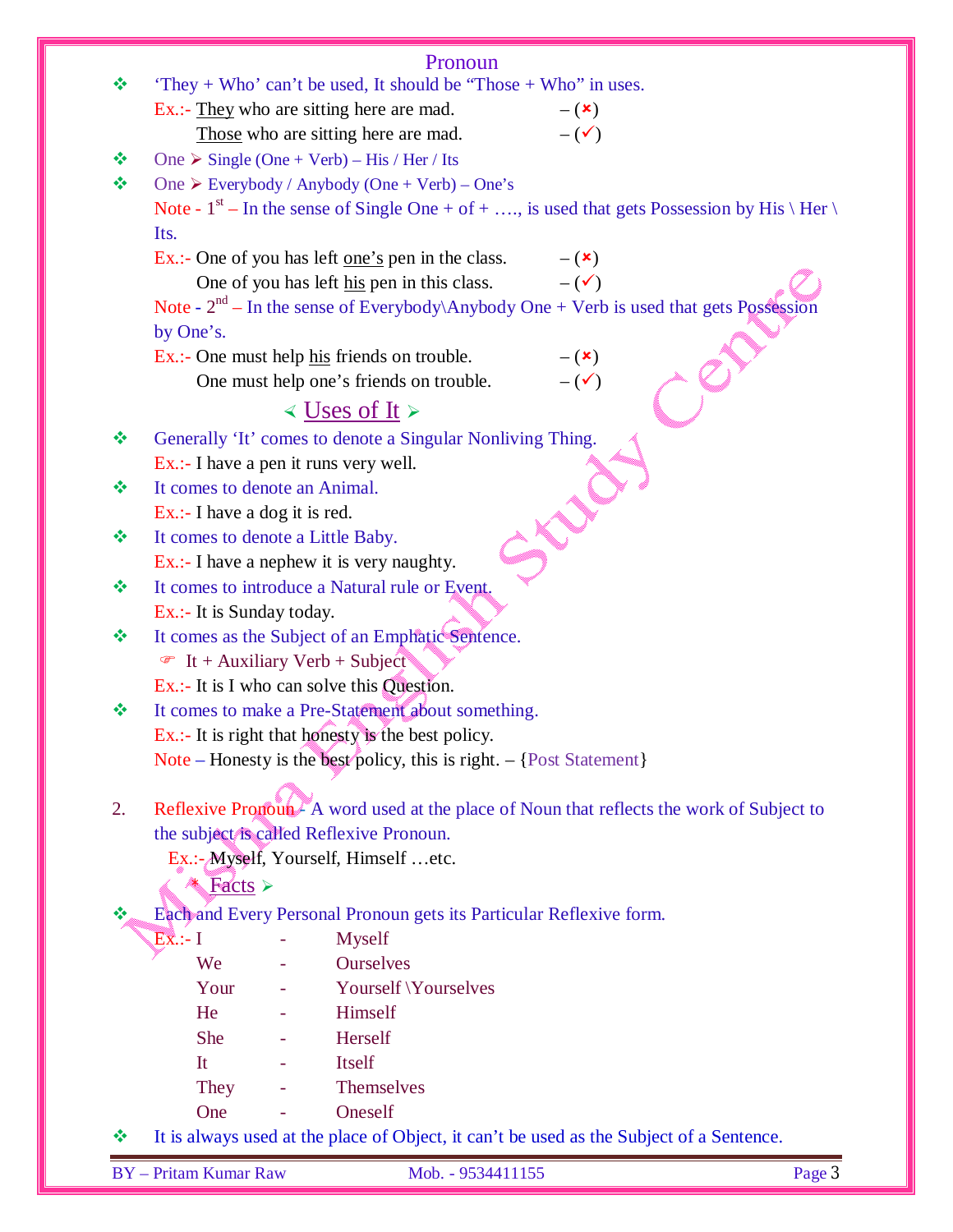|    | Pronoun                                                                                                                        |  |  |  |  |  |
|----|--------------------------------------------------------------------------------------------------------------------------------|--|--|--|--|--|
| ❖  | It shows Hindi meaning "खुद को, स्वयं को, अपने आप को, स्वतः को etc"                                                            |  |  |  |  |  |
|    | Ex.:- He cheats myself every time.<br>$-({\bf x})$                                                                             |  |  |  |  |  |
|    | $-(\checkmark)$<br>He cheats himself every time.                                                                               |  |  |  |  |  |
|    | $-({\bf x})$<br>Ram and myself can do this work.                                                                               |  |  |  |  |  |
|    | $-(\checkmark)$<br>Ram and $\underline{I}$ can do this work.                                                                   |  |  |  |  |  |
| 3. | Indefinite Pronoun - A word used at the place of Noun, that shows the Noun in Indefinite                                       |  |  |  |  |  |
|    | way, is called Indefinite Pronoun.                                                                                             |  |  |  |  |  |
|    | Ex.:- All, Some, Most, Many, Much, Few, Little etc.<br>* Facts $\triangleright$                                                |  |  |  |  |  |
| 參  | If it comes for Countable Noun gets a Plural formation and uses Plural Verba                                                   |  |  |  |  |  |
|    | Ex.:- Most of the students is laborious in my class.<br>$-({\bf x})$                                                           |  |  |  |  |  |
|    | Most of the students <u>are</u> laborious in my class. $-(\checkmark)$                                                         |  |  |  |  |  |
| ❖  | If it comes for an Uncountable Noun, It gets a Singular formation and uses Singular Verb.                                      |  |  |  |  |  |
|    | Ex.:- Most of the rice are boiled in my kitchen.<br>$-({\bf x})$                                                               |  |  |  |  |  |
|    | $-(\sqrt{\mathcal{N}})$<br>Most of the rice is boiled in my kitchen.                                                           |  |  |  |  |  |
| ❖  | ध्यान रहे की Pronoun जिसका अंत One/Body/Thing से होती हैं, उसे भी Indefinite Pronoun                                           |  |  |  |  |  |
|    | के अंतर्गत रखा जाता है, और इसका Verb सद्रा सदा Singular दिया जाता है।                                                          |  |  |  |  |  |
|    | Ex.:- Someone <u>are</u> calling you outside the building.<br>$-({\bf x})$                                                     |  |  |  |  |  |
|    | Someone is calling you outside the building.<br>$-(\checkmark)$                                                                |  |  |  |  |  |
| 4. | Demonstrative Pronoun - A word used at the place of Noun that demonstrates the Noun is                                         |  |  |  |  |  |
|    | called Demonstrative Pronoun.                                                                                                  |  |  |  |  |  |
|    | Ex.:- This, That, These and Those.                                                                                             |  |  |  |  |  |
|    | AUses                                                                                                                          |  |  |  |  |  |
|    | $\triangleright$ This -                                                                                                        |  |  |  |  |  |
| ❖  | This comes to demonstrate a Singular Noun that is nearer to the speaker.                                                       |  |  |  |  |  |
|    | Ex.:- Look here, this is my new car.                                                                                           |  |  |  |  |  |
| ❖  | This comes to introduce someone or something.                                                                                  |  |  |  |  |  |
|    | Ex.:- Meat him, this is my old friend.                                                                                         |  |  |  |  |  |
| 豪  | This comes to make a Post-Statement about something.                                                                           |  |  |  |  |  |
|    | $Ex :=$ Honesty is the best policy, this is right.<br>$\blacktriangleright$ That -                                             |  |  |  |  |  |
| 豪  |                                                                                                                                |  |  |  |  |  |
|    | That comes to demonstrate a Singular Noun that is far from the speaker.<br>$Ex.:$ Look there in the corner that is my old car. |  |  |  |  |  |
| 豪  | That comes to make one's Recognition. - (पहचान)                                                                                |  |  |  |  |  |
|    |                                                                                                                                |  |  |  |  |  |
|    | Ex.:- Look there on the stage that is Kadar Khan in red T-Shirt.                                                               |  |  |  |  |  |
| ❖  | If we talk about two persons or things use this to denote Second-One and that for the First-<br>One.                           |  |  |  |  |  |
|    | Ex.:- Sonia and Advani both are good leaders, this belongs to the BJP and that belong to the                                   |  |  |  |  |  |
|    | Congress.                                                                                                                      |  |  |  |  |  |
|    |                                                                                                                                |  |  |  |  |  |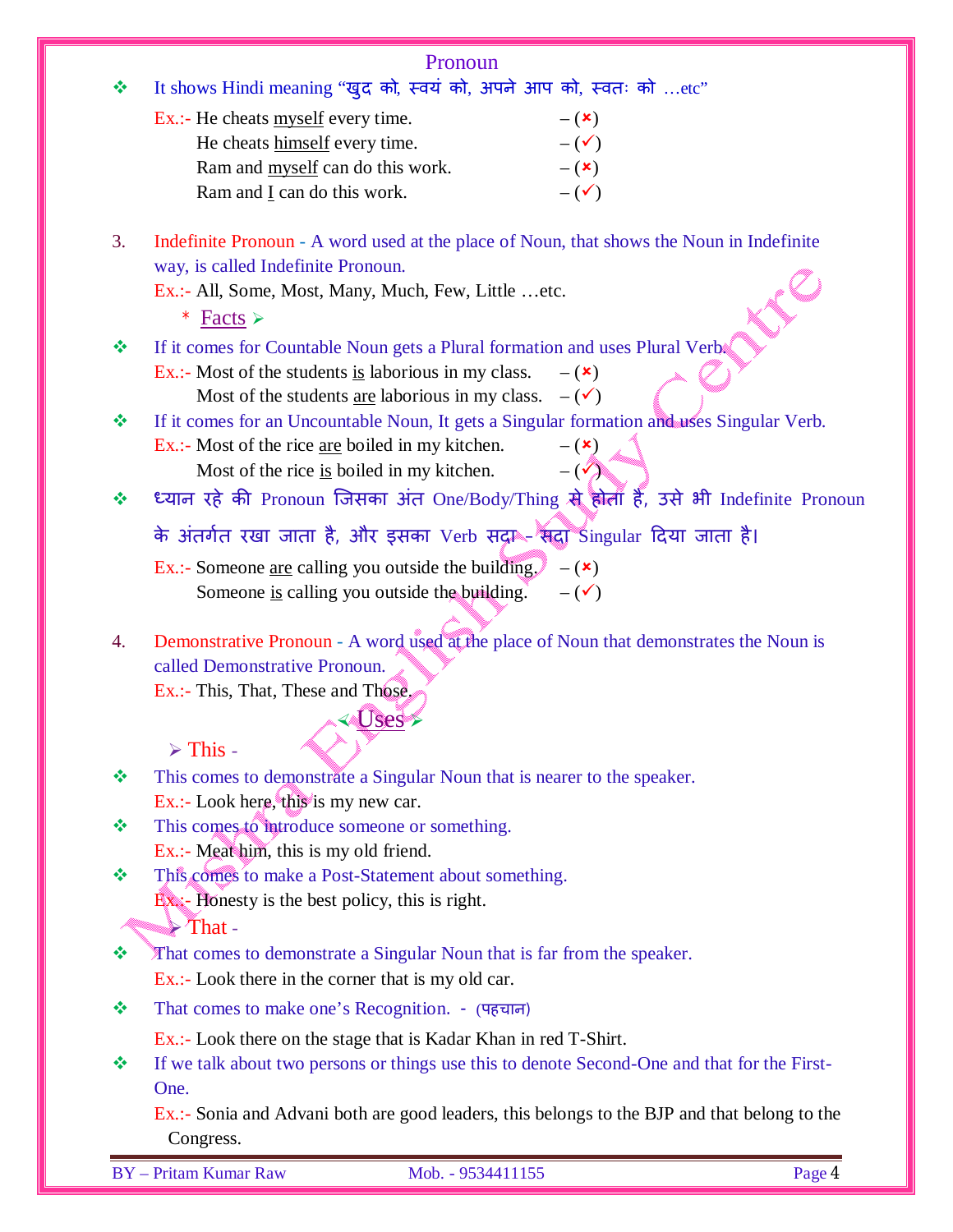|    | Pronoun                                                                                                                 |
|----|-------------------------------------------------------------------------------------------------------------------------|
|    | $\triangleright$ These -                                                                                                |
| ❖  | It comes to demonstrate Plural Nouns that are nearer to the speaker.                                                    |
|    | Ex.:- Look here, these are my new cars.                                                                                 |
|    | $\triangleright$ Those -                                                                                                |
| ❖  | Those, comes to demonstrate Plural Nouns that are far from the speaker.                                                 |
|    | Ex.:- Look there in the corner, those are my old cars.                                                                  |
| ❖  | Those + who comes as the replacement of 'They + who'.                                                                   |
|    | Ex.:- They who are sitting in my class are mad.<br>$-({\bf x})$                                                         |
|    | Those who are sitting in my class are mad.<br>$ (\checkmark)$                                                           |
|    |                                                                                                                         |
| 5. | Emphatic Pronoun - A word used at the place of Noun that Emphasis the Noun is called                                    |
|    | Emphatic Pronoun.                                                                                                       |
|    | Ex.:- Myself, Yourself, Himself etc.                                                                                    |
|    | * Facts $\triangleright$                                                                                                |
| ❖  | Each and every Personal Pronoun gets its Particular Emphatic from.                                                      |
|    | Ex.:- I = Myself, We = Ourselves  etc.                                                                                  |
| ❖  | It comes just after the subject and before the Verb.                                                                    |
| ❖  | It shows Hindi meaning – खुद ही / स्वयं ही / अपने आप ही / स्वतः ही                                                      |
|    | $\mathbb{Z}\left(\mathbf{x}\right)$<br>Ex.:- I himself can do this work.                                                |
|    | $ (\checkmark)$<br>I myself can do this work.                                                                           |
|    |                                                                                                                         |
| 6. | Interrogative Pronoun - A word used at the place of Noun that arises Question for the Noun, is                          |
|    | called Interrogative Pronoun.                                                                                           |
|    | Ex.:- Who, Which, What, Whometc.                                                                                        |
|    |                                                                                                                         |
|    | $\sqrt{V}$ Uses of Interrogative Pronoun >                                                                              |
| ❖  | Who comes to arise Question for Human being that is the Subject of a Sentence.                                          |
|    | Ex.:- Ram is a Dancer.                                                                                                  |
|    | Who is a Dancer?<br><b>☞ Ram</b>                                                                                        |
| ❖  | Whose comes to arise Question for the Possession of Human being.                                                        |
|    | Ex.:- Ram's brother is a Dancer.                                                                                        |
|    | Whose brother is a Dancer?<br><sup>®</sup> Ram's brother                                                                |
| ❖  | Whom comes to arise Question for Human being that is the Object of a Sentence.                                          |
|    | <b>Ex.:</b> Ram killed Ravan.                                                                                           |
|    | Whom did Ram kill?<br><sup>T</sup> Ravan                                                                                |
| ❖  | What comes to arise Question for Neuter Gender that is the Subject of a Sentence.                                       |
|    | $Ex.:$ Plastic is burning in the room.                                                                                  |
|    | What is burning in the room?<br><sup>T</sup> Plastic                                                                    |
| ❖  | What comes to arise Question for a Neuter Gender that is the Object of a Sentence also.<br>Ex.:- I have bought Plastic. |
|    | What have I bought?<br><sup>T</sup> Plastic                                                                             |
| ❖  | Of which comes to arise Question for the Possession of Neuter Gender.                                                   |
|    |                                                                                                                         |
|    | <b>BY</b> - Pritam Kumar Raw<br>Page 5<br>Mob. - 9534411155                                                             |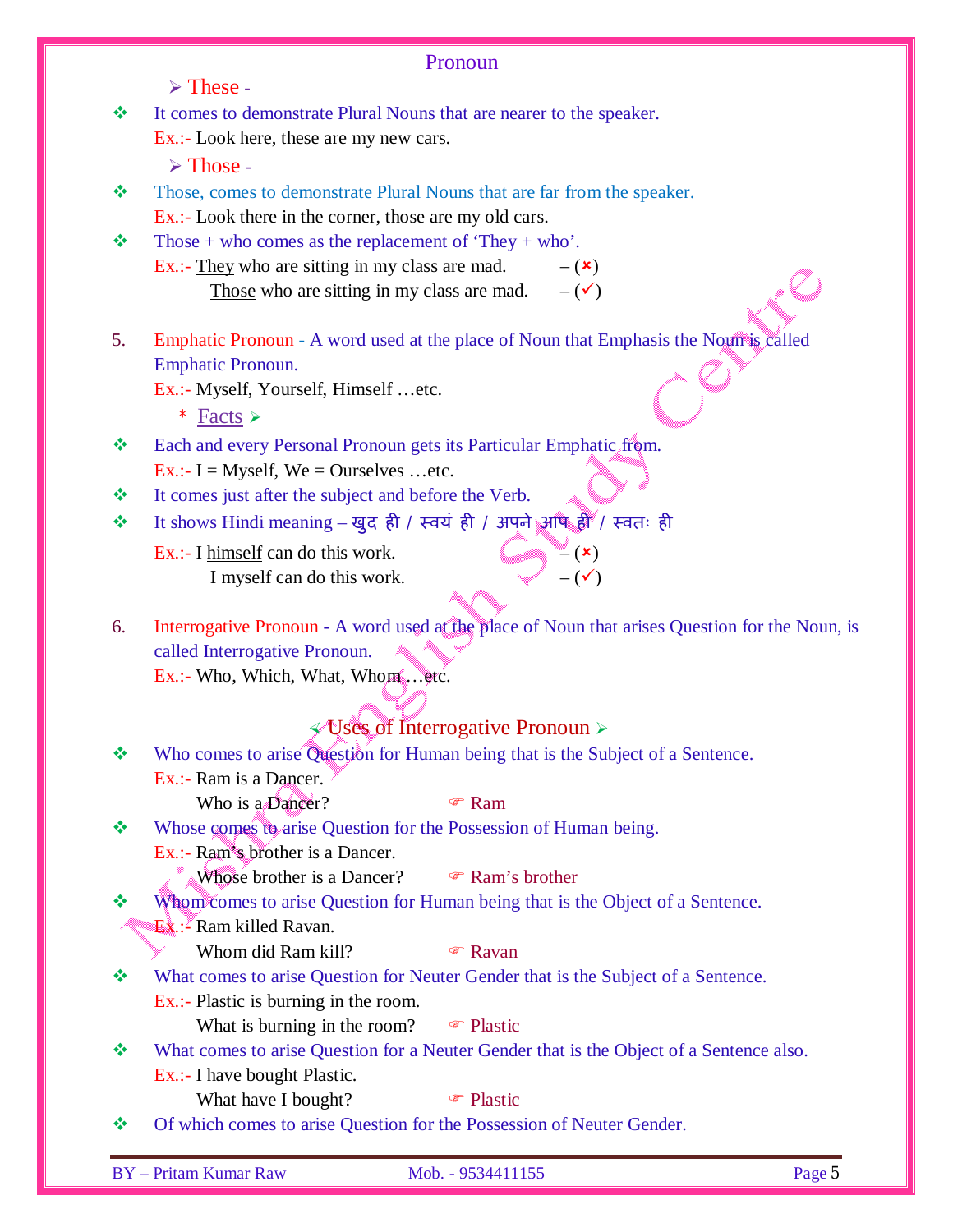| Ex.:- The nib of the Red Pen is broken.<br>Of which nib is broken?<br>The nib of the Red Pen<br>What comes to arise Question for Human being also to know one's Name or Occupation?<br>❖<br>Ex.:- What is your Name?<br>• My Name is Pritam<br>• My father is a Press Reporter<br>What is your Father?<br>Which comes to arises Question for Human being and Neuter Gender both to make Question<br>❖<br>+ Selection.<br>Ex.:- Who of you can solve the Question?<br>$-({\bf x})$<br>Which of you can solve the Question?<br>$-(\checkmark)$<br>$-(x)$<br>What of the Pens is running well?<br>Which of the Pens is running well?<br>$ (\checkmark)$<br>* Facts $\triangleright$<br>It comes in the beginning of a Sentence.<br>❖<br>It gets Question mark (?) to finish its Sentence.<br>≪<br>It shows Hindi meaning beginning with 'Ka' $(\overline{\Phi})$<br>❖<br>Relative Pronoun - A word used at the place of Noun, that makes relation of the Noun is<br>7.<br>called Relative Pronoun.<br>Ex.:- Who, Which, What, Whom, That etc.<br>Uses $\geq$<br>Who, comes as Relative Pronoun for Human being that is the Subject of a Sentence.<br>❖<br>Ex.:- Ram which is a Dancer is my friend.<br>$-({\bf x})$<br>$-(\checkmark)$<br>Ram who is a Dancer is my friend.<br>Whom, comes as Relative Pronoun for Human being that is the Object of a Sentence.<br>❖<br>Ex.:- I know the boy about $w$ ho you are talking.<br>$-({\bf x})$<br>I know the boy about whom you are talking.<br>$-(\checkmark)$<br>Note – ध्यान रहे कि इस अवैस्था मे Whom के स्थान पर भी Who का प्रयोग तब संभव है, जब<br>$\frac{1}{2}$<br>इससे संबन्धित Preposition वाक्य के अंतिम भाग मे चला जाए।<br>Ex.:- I know the boy whom you are talking about.<br>$-({\bf x})$<br>I know the boy <u>who</u> you are talking about. $-(\checkmark)$<br>Which, comes as Relative Pronoun for a Neuter gender that is the Subject of a Sentence?<br>❖<br>$\mathbf{F} \mathbf{x}$ : The Pen, who is red, is running well.<br>$-({\bf x})$<br>The Pen, which is red, is running well.<br>$-(\checkmark)$<br>Which, comes as Relative Pronoun for a Neuter gender that is the Object of a Sentence also?<br>❖<br>$Ex.:$ I like the Pen, whom you have bought.<br>$-({\bf x})$<br>$-(\checkmark)$<br>I like the Pen, which you have bought.<br>Of which, comes as Relative for the Possession of a Neuter gender.<br>❖<br>Ex.:- The Pen, whose nib is red, is running well.<br>$-({\bf x})$<br>The Pen of which nib is red is running well.<br>$-(\checkmark)$<br>That comes as Relative Pronoun for a Neuter gender that is the Subject of a Sentence.<br>❖<br>$Ex$ .:- The Pen, which is red, is running well.<br>$ (\checkmark)$<br>$-(\checkmark)$<br>The Pen, that is red, is running well.<br><b>BY</b> - Pritam Kumar Raw<br>Page 6<br>Mob. - 9534411155 | Pronoun |
|----------------------------------------------------------------------------------------------------------------------------------------------------------------------------------------------------------------------------------------------------------------------------------------------------------------------------------------------------------------------------------------------------------------------------------------------------------------------------------------------------------------------------------------------------------------------------------------------------------------------------------------------------------------------------------------------------------------------------------------------------------------------------------------------------------------------------------------------------------------------------------------------------------------------------------------------------------------------------------------------------------------------------------------------------------------------------------------------------------------------------------------------------------------------------------------------------------------------------------------------------------------------------------------------------------------------------------------------------------------------------------------------------------------------------------------------------------------------------------------------------------------------------------------------------------------------------------------------------------------------------------------------------------------------------------------------------------------------------------------------------------------------------------------------------------------------------------------------------------------------------------------------------------------------------------------------------------------------------------------------------------------------------------------------------------------------------------------------------------------------------------------------------------------------------------------------------------------------------------------------------------------------------------------------------------------------------------------------------------------------------------------------------------------------------------------------------------------------------------------------------------------------------------------------------------------------------------------------------------------------------------------------------------------------------------------------------------------------------------------------------------------------------------------------------------------------------|---------|
|                                                                                                                                                                                                                                                                                                                                                                                                                                                                                                                                                                                                                                                                                                                                                                                                                                                                                                                                                                                                                                                                                                                                                                                                                                                                                                                                                                                                                                                                                                                                                                                                                                                                                                                                                                                                                                                                                                                                                                                                                                                                                                                                                                                                                                                                                                                                                                                                                                                                                                                                                                                                                                                                                                                                                                                                                            |         |
|                                                                                                                                                                                                                                                                                                                                                                                                                                                                                                                                                                                                                                                                                                                                                                                                                                                                                                                                                                                                                                                                                                                                                                                                                                                                                                                                                                                                                                                                                                                                                                                                                                                                                                                                                                                                                                                                                                                                                                                                                                                                                                                                                                                                                                                                                                                                                                                                                                                                                                                                                                                                                                                                                                                                                                                                                            |         |
|                                                                                                                                                                                                                                                                                                                                                                                                                                                                                                                                                                                                                                                                                                                                                                                                                                                                                                                                                                                                                                                                                                                                                                                                                                                                                                                                                                                                                                                                                                                                                                                                                                                                                                                                                                                                                                                                                                                                                                                                                                                                                                                                                                                                                                                                                                                                                                                                                                                                                                                                                                                                                                                                                                                                                                                                                            |         |
|                                                                                                                                                                                                                                                                                                                                                                                                                                                                                                                                                                                                                                                                                                                                                                                                                                                                                                                                                                                                                                                                                                                                                                                                                                                                                                                                                                                                                                                                                                                                                                                                                                                                                                                                                                                                                                                                                                                                                                                                                                                                                                                                                                                                                                                                                                                                                                                                                                                                                                                                                                                                                                                                                                                                                                                                                            |         |
|                                                                                                                                                                                                                                                                                                                                                                                                                                                                                                                                                                                                                                                                                                                                                                                                                                                                                                                                                                                                                                                                                                                                                                                                                                                                                                                                                                                                                                                                                                                                                                                                                                                                                                                                                                                                                                                                                                                                                                                                                                                                                                                                                                                                                                                                                                                                                                                                                                                                                                                                                                                                                                                                                                                                                                                                                            |         |
|                                                                                                                                                                                                                                                                                                                                                                                                                                                                                                                                                                                                                                                                                                                                                                                                                                                                                                                                                                                                                                                                                                                                                                                                                                                                                                                                                                                                                                                                                                                                                                                                                                                                                                                                                                                                                                                                                                                                                                                                                                                                                                                                                                                                                                                                                                                                                                                                                                                                                                                                                                                                                                                                                                                                                                                                                            |         |
|                                                                                                                                                                                                                                                                                                                                                                                                                                                                                                                                                                                                                                                                                                                                                                                                                                                                                                                                                                                                                                                                                                                                                                                                                                                                                                                                                                                                                                                                                                                                                                                                                                                                                                                                                                                                                                                                                                                                                                                                                                                                                                                                                                                                                                                                                                                                                                                                                                                                                                                                                                                                                                                                                                                                                                                                                            |         |
|                                                                                                                                                                                                                                                                                                                                                                                                                                                                                                                                                                                                                                                                                                                                                                                                                                                                                                                                                                                                                                                                                                                                                                                                                                                                                                                                                                                                                                                                                                                                                                                                                                                                                                                                                                                                                                                                                                                                                                                                                                                                                                                                                                                                                                                                                                                                                                                                                                                                                                                                                                                                                                                                                                                                                                                                                            |         |
|                                                                                                                                                                                                                                                                                                                                                                                                                                                                                                                                                                                                                                                                                                                                                                                                                                                                                                                                                                                                                                                                                                                                                                                                                                                                                                                                                                                                                                                                                                                                                                                                                                                                                                                                                                                                                                                                                                                                                                                                                                                                                                                                                                                                                                                                                                                                                                                                                                                                                                                                                                                                                                                                                                                                                                                                                            |         |
|                                                                                                                                                                                                                                                                                                                                                                                                                                                                                                                                                                                                                                                                                                                                                                                                                                                                                                                                                                                                                                                                                                                                                                                                                                                                                                                                                                                                                                                                                                                                                                                                                                                                                                                                                                                                                                                                                                                                                                                                                                                                                                                                                                                                                                                                                                                                                                                                                                                                                                                                                                                                                                                                                                                                                                                                                            |         |
|                                                                                                                                                                                                                                                                                                                                                                                                                                                                                                                                                                                                                                                                                                                                                                                                                                                                                                                                                                                                                                                                                                                                                                                                                                                                                                                                                                                                                                                                                                                                                                                                                                                                                                                                                                                                                                                                                                                                                                                                                                                                                                                                                                                                                                                                                                                                                                                                                                                                                                                                                                                                                                                                                                                                                                                                                            |         |
|                                                                                                                                                                                                                                                                                                                                                                                                                                                                                                                                                                                                                                                                                                                                                                                                                                                                                                                                                                                                                                                                                                                                                                                                                                                                                                                                                                                                                                                                                                                                                                                                                                                                                                                                                                                                                                                                                                                                                                                                                                                                                                                                                                                                                                                                                                                                                                                                                                                                                                                                                                                                                                                                                                                                                                                                                            |         |
|                                                                                                                                                                                                                                                                                                                                                                                                                                                                                                                                                                                                                                                                                                                                                                                                                                                                                                                                                                                                                                                                                                                                                                                                                                                                                                                                                                                                                                                                                                                                                                                                                                                                                                                                                                                                                                                                                                                                                                                                                                                                                                                                                                                                                                                                                                                                                                                                                                                                                                                                                                                                                                                                                                                                                                                                                            |         |
|                                                                                                                                                                                                                                                                                                                                                                                                                                                                                                                                                                                                                                                                                                                                                                                                                                                                                                                                                                                                                                                                                                                                                                                                                                                                                                                                                                                                                                                                                                                                                                                                                                                                                                                                                                                                                                                                                                                                                                                                                                                                                                                                                                                                                                                                                                                                                                                                                                                                                                                                                                                                                                                                                                                                                                                                                            |         |
|                                                                                                                                                                                                                                                                                                                                                                                                                                                                                                                                                                                                                                                                                                                                                                                                                                                                                                                                                                                                                                                                                                                                                                                                                                                                                                                                                                                                                                                                                                                                                                                                                                                                                                                                                                                                                                                                                                                                                                                                                                                                                                                                                                                                                                                                                                                                                                                                                                                                                                                                                                                                                                                                                                                                                                                                                            |         |
|                                                                                                                                                                                                                                                                                                                                                                                                                                                                                                                                                                                                                                                                                                                                                                                                                                                                                                                                                                                                                                                                                                                                                                                                                                                                                                                                                                                                                                                                                                                                                                                                                                                                                                                                                                                                                                                                                                                                                                                                                                                                                                                                                                                                                                                                                                                                                                                                                                                                                                                                                                                                                                                                                                                                                                                                                            |         |
|                                                                                                                                                                                                                                                                                                                                                                                                                                                                                                                                                                                                                                                                                                                                                                                                                                                                                                                                                                                                                                                                                                                                                                                                                                                                                                                                                                                                                                                                                                                                                                                                                                                                                                                                                                                                                                                                                                                                                                                                                                                                                                                                                                                                                                                                                                                                                                                                                                                                                                                                                                                                                                                                                                                                                                                                                            |         |
|                                                                                                                                                                                                                                                                                                                                                                                                                                                                                                                                                                                                                                                                                                                                                                                                                                                                                                                                                                                                                                                                                                                                                                                                                                                                                                                                                                                                                                                                                                                                                                                                                                                                                                                                                                                                                                                                                                                                                                                                                                                                                                                                                                                                                                                                                                                                                                                                                                                                                                                                                                                                                                                                                                                                                                                                                            |         |
|                                                                                                                                                                                                                                                                                                                                                                                                                                                                                                                                                                                                                                                                                                                                                                                                                                                                                                                                                                                                                                                                                                                                                                                                                                                                                                                                                                                                                                                                                                                                                                                                                                                                                                                                                                                                                                                                                                                                                                                                                                                                                                                                                                                                                                                                                                                                                                                                                                                                                                                                                                                                                                                                                                                                                                                                                            |         |
|                                                                                                                                                                                                                                                                                                                                                                                                                                                                                                                                                                                                                                                                                                                                                                                                                                                                                                                                                                                                                                                                                                                                                                                                                                                                                                                                                                                                                                                                                                                                                                                                                                                                                                                                                                                                                                                                                                                                                                                                                                                                                                                                                                                                                                                                                                                                                                                                                                                                                                                                                                                                                                                                                                                                                                                                                            |         |
|                                                                                                                                                                                                                                                                                                                                                                                                                                                                                                                                                                                                                                                                                                                                                                                                                                                                                                                                                                                                                                                                                                                                                                                                                                                                                                                                                                                                                                                                                                                                                                                                                                                                                                                                                                                                                                                                                                                                                                                                                                                                                                                                                                                                                                                                                                                                                                                                                                                                                                                                                                                                                                                                                                                                                                                                                            |         |
|                                                                                                                                                                                                                                                                                                                                                                                                                                                                                                                                                                                                                                                                                                                                                                                                                                                                                                                                                                                                                                                                                                                                                                                                                                                                                                                                                                                                                                                                                                                                                                                                                                                                                                                                                                                                                                                                                                                                                                                                                                                                                                                                                                                                                                                                                                                                                                                                                                                                                                                                                                                                                                                                                                                                                                                                                            |         |
|                                                                                                                                                                                                                                                                                                                                                                                                                                                                                                                                                                                                                                                                                                                                                                                                                                                                                                                                                                                                                                                                                                                                                                                                                                                                                                                                                                                                                                                                                                                                                                                                                                                                                                                                                                                                                                                                                                                                                                                                                                                                                                                                                                                                                                                                                                                                                                                                                                                                                                                                                                                                                                                                                                                                                                                                                            |         |
|                                                                                                                                                                                                                                                                                                                                                                                                                                                                                                                                                                                                                                                                                                                                                                                                                                                                                                                                                                                                                                                                                                                                                                                                                                                                                                                                                                                                                                                                                                                                                                                                                                                                                                                                                                                                                                                                                                                                                                                                                                                                                                                                                                                                                                                                                                                                                                                                                                                                                                                                                                                                                                                                                                                                                                                                                            |         |
|                                                                                                                                                                                                                                                                                                                                                                                                                                                                                                                                                                                                                                                                                                                                                                                                                                                                                                                                                                                                                                                                                                                                                                                                                                                                                                                                                                                                                                                                                                                                                                                                                                                                                                                                                                                                                                                                                                                                                                                                                                                                                                                                                                                                                                                                                                                                                                                                                                                                                                                                                                                                                                                                                                                                                                                                                            |         |
|                                                                                                                                                                                                                                                                                                                                                                                                                                                                                                                                                                                                                                                                                                                                                                                                                                                                                                                                                                                                                                                                                                                                                                                                                                                                                                                                                                                                                                                                                                                                                                                                                                                                                                                                                                                                                                                                                                                                                                                                                                                                                                                                                                                                                                                                                                                                                                                                                                                                                                                                                                                                                                                                                                                                                                                                                            |         |
|                                                                                                                                                                                                                                                                                                                                                                                                                                                                                                                                                                                                                                                                                                                                                                                                                                                                                                                                                                                                                                                                                                                                                                                                                                                                                                                                                                                                                                                                                                                                                                                                                                                                                                                                                                                                                                                                                                                                                                                                                                                                                                                                                                                                                                                                                                                                                                                                                                                                                                                                                                                                                                                                                                                                                                                                                            |         |
|                                                                                                                                                                                                                                                                                                                                                                                                                                                                                                                                                                                                                                                                                                                                                                                                                                                                                                                                                                                                                                                                                                                                                                                                                                                                                                                                                                                                                                                                                                                                                                                                                                                                                                                                                                                                                                                                                                                                                                                                                                                                                                                                                                                                                                                                                                                                                                                                                                                                                                                                                                                                                                                                                                                                                                                                                            |         |
|                                                                                                                                                                                                                                                                                                                                                                                                                                                                                                                                                                                                                                                                                                                                                                                                                                                                                                                                                                                                                                                                                                                                                                                                                                                                                                                                                                                                                                                                                                                                                                                                                                                                                                                                                                                                                                                                                                                                                                                                                                                                                                                                                                                                                                                                                                                                                                                                                                                                                                                                                                                                                                                                                                                                                                                                                            |         |
|                                                                                                                                                                                                                                                                                                                                                                                                                                                                                                                                                                                                                                                                                                                                                                                                                                                                                                                                                                                                                                                                                                                                                                                                                                                                                                                                                                                                                                                                                                                                                                                                                                                                                                                                                                                                                                                                                                                                                                                                                                                                                                                                                                                                                                                                                                                                                                                                                                                                                                                                                                                                                                                                                                                                                                                                                            |         |
|                                                                                                                                                                                                                                                                                                                                                                                                                                                                                                                                                                                                                                                                                                                                                                                                                                                                                                                                                                                                                                                                                                                                                                                                                                                                                                                                                                                                                                                                                                                                                                                                                                                                                                                                                                                                                                                                                                                                                                                                                                                                                                                                                                                                                                                                                                                                                                                                                                                                                                                                                                                                                                                                                                                                                                                                                            |         |
|                                                                                                                                                                                                                                                                                                                                                                                                                                                                                                                                                                                                                                                                                                                                                                                                                                                                                                                                                                                                                                                                                                                                                                                                                                                                                                                                                                                                                                                                                                                                                                                                                                                                                                                                                                                                                                                                                                                                                                                                                                                                                                                                                                                                                                                                                                                                                                                                                                                                                                                                                                                                                                                                                                                                                                                                                            |         |
|                                                                                                                                                                                                                                                                                                                                                                                                                                                                                                                                                                                                                                                                                                                                                                                                                                                                                                                                                                                                                                                                                                                                                                                                                                                                                                                                                                                                                                                                                                                                                                                                                                                                                                                                                                                                                                                                                                                                                                                                                                                                                                                                                                                                                                                                                                                                                                                                                                                                                                                                                                                                                                                                                                                                                                                                                            |         |
|                                                                                                                                                                                                                                                                                                                                                                                                                                                                                                                                                                                                                                                                                                                                                                                                                                                                                                                                                                                                                                                                                                                                                                                                                                                                                                                                                                                                                                                                                                                                                                                                                                                                                                                                                                                                                                                                                                                                                                                                                                                                                                                                                                                                                                                                                                                                                                                                                                                                                                                                                                                                                                                                                                                                                                                                                            |         |
|                                                                                                                                                                                                                                                                                                                                                                                                                                                                                                                                                                                                                                                                                                                                                                                                                                                                                                                                                                                                                                                                                                                                                                                                                                                                                                                                                                                                                                                                                                                                                                                                                                                                                                                                                                                                                                                                                                                                                                                                                                                                                                                                                                                                                                                                                                                                                                                                                                                                                                                                                                                                                                                                                                                                                                                                                            |         |
|                                                                                                                                                                                                                                                                                                                                                                                                                                                                                                                                                                                                                                                                                                                                                                                                                                                                                                                                                                                                                                                                                                                                                                                                                                                                                                                                                                                                                                                                                                                                                                                                                                                                                                                                                                                                                                                                                                                                                                                                                                                                                                                                                                                                                                                                                                                                                                                                                                                                                                                                                                                                                                                                                                                                                                                                                            |         |
|                                                                                                                                                                                                                                                                                                                                                                                                                                                                                                                                                                                                                                                                                                                                                                                                                                                                                                                                                                                                                                                                                                                                                                                                                                                                                                                                                                                                                                                                                                                                                                                                                                                                                                                                                                                                                                                                                                                                                                                                                                                                                                                                                                                                                                                                                                                                                                                                                                                                                                                                                                                                                                                                                                                                                                                                                            |         |
|                                                                                                                                                                                                                                                                                                                                                                                                                                                                                                                                                                                                                                                                                                                                                                                                                                                                                                                                                                                                                                                                                                                                                                                                                                                                                                                                                                                                                                                                                                                                                                                                                                                                                                                                                                                                                                                                                                                                                                                                                                                                                                                                                                                                                                                                                                                                                                                                                                                                                                                                                                                                                                                                                                                                                                                                                            |         |
|                                                                                                                                                                                                                                                                                                                                                                                                                                                                                                                                                                                                                                                                                                                                                                                                                                                                                                                                                                                                                                                                                                                                                                                                                                                                                                                                                                                                                                                                                                                                                                                                                                                                                                                                                                                                                                                                                                                                                                                                                                                                                                                                                                                                                                                                                                                                                                                                                                                                                                                                                                                                                                                                                                                                                                                                                            |         |
|                                                                                                                                                                                                                                                                                                                                                                                                                                                                                                                                                                                                                                                                                                                                                                                                                                                                                                                                                                                                                                                                                                                                                                                                                                                                                                                                                                                                                                                                                                                                                                                                                                                                                                                                                                                                                                                                                                                                                                                                                                                                                                                                                                                                                                                                                                                                                                                                                                                                                                                                                                                                                                                                                                                                                                                                                            |         |
|                                                                                                                                                                                                                                                                                                                                                                                                                                                                                                                                                                                                                                                                                                                                                                                                                                                                                                                                                                                                                                                                                                                                                                                                                                                                                                                                                                                                                                                                                                                                                                                                                                                                                                                                                                                                                                                                                                                                                                                                                                                                                                                                                                                                                                                                                                                                                                                                                                                                                                                                                                                                                                                                                                                                                                                                                            |         |
|                                                                                                                                                                                                                                                                                                                                                                                                                                                                                                                                                                                                                                                                                                                                                                                                                                                                                                                                                                                                                                                                                                                                                                                                                                                                                                                                                                                                                                                                                                                                                                                                                                                                                                                                                                                                                                                                                                                                                                                                                                                                                                                                                                                                                                                                                                                                                                                                                                                                                                                                                                                                                                                                                                                                                                                                                            |         |
|                                                                                                                                                                                                                                                                                                                                                                                                                                                                                                                                                                                                                                                                                                                                                                                                                                                                                                                                                                                                                                                                                                                                                                                                                                                                                                                                                                                                                                                                                                                                                                                                                                                                                                                                                                                                                                                                                                                                                                                                                                                                                                                                                                                                                                                                                                                                                                                                                                                                                                                                                                                                                                                                                                                                                                                                                            |         |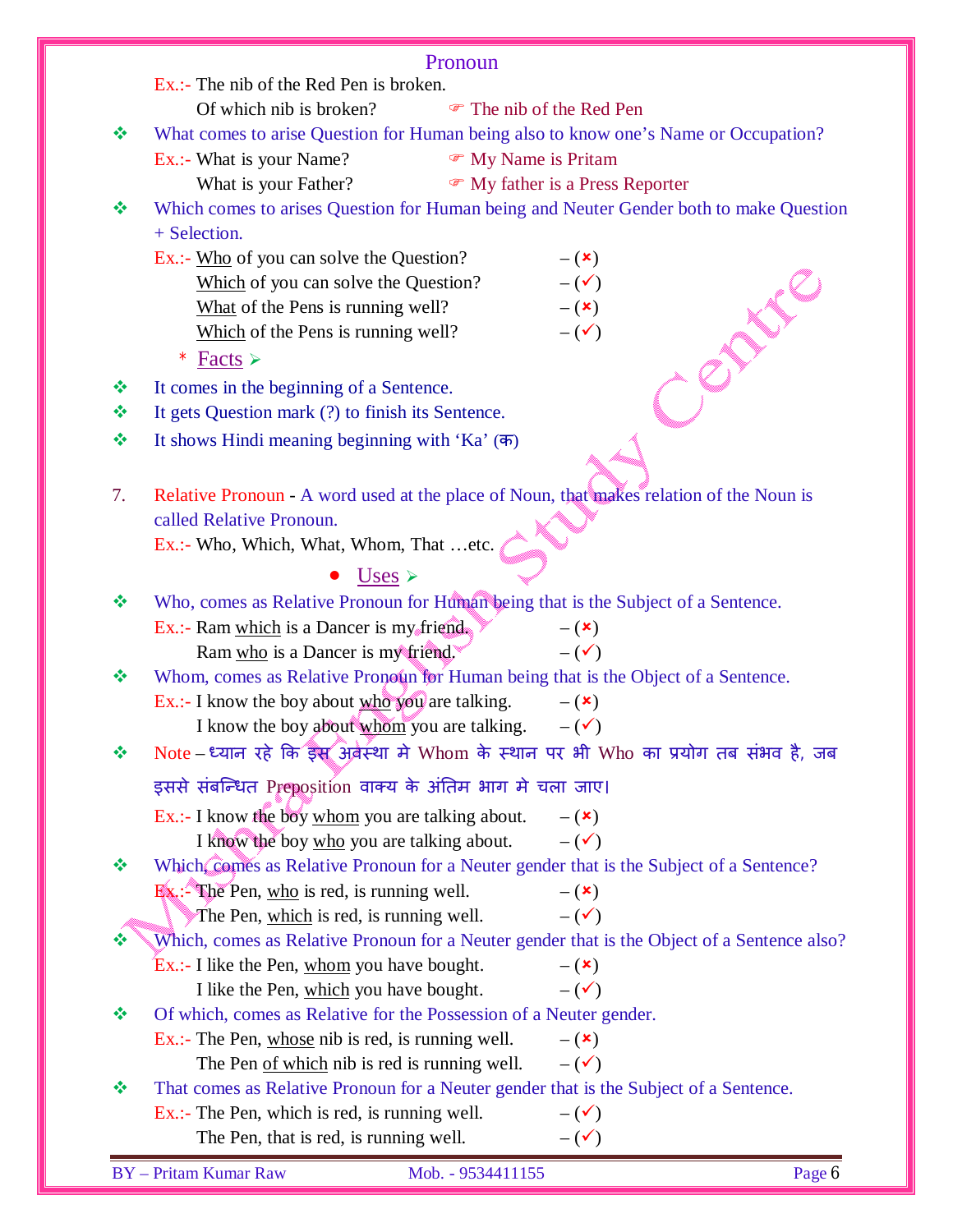|               | Pronoun                                                                                          |
|---------------|--------------------------------------------------------------------------------------------------|
| ❖             | That comes as Relative Pronoun for a Neuter gender that is the Object of a Sentence also.        |
|               | Ex.:- I like the Pen, which you have bought.<br>$-(\checkmark)$                                  |
|               | $ (\checkmark)$<br>I like the Pen that you have bought.                                          |
| ❖             | That's, comes as Relative for the Possession of Neuter gender.                                   |
|               | Ex.:- The Pen of which nib is red is running well.<br>$-(\checkmark)$                            |
|               | The Pen that's nib is red is running well.<br>$-(\checkmark)$                                    |
| ❖             | None / Only, gets Relative Pronoun that after itself.                                            |
|               | $Ex.:$ Ram is the only student who can solve this Question.<br>$-(\mathbf{x})$                   |
|               | $-$ ( $\checkmark$ )<br>Ram is the only student that can solve this Question.                    |
| ❖             | If Human being and none living thing both come together use Relative Pronoun that after          |
|               | themselves.                                                                                      |
|               | $ (\star)$<br>Ex.:- I saw Mohan and his car who were standing aside the road.                    |
|               | I saw Mohan and his car that were standing aside the road.<br>$\triangleleft$ (K)                |
| ❖             | An Indefinite Pronoun prefers Relative Pronoun that after itself.                                |
|               | $\overline{-(}\checkmark)$<br>Ex.:- All that glitters is not gold.                               |
|               | $-(\checkmark)$<br>Is there anyone that can solve this Question?                                 |
| ❖             | "Suppose + that" comes to make an Imagination.                                                   |
|               | Ex.:- Suppose which you have no money and you are hungry, how can you get food? $-(\star)$       |
|               | Suppose that you have no money and you are hungry, how can you get food?<br>$-(\checkmark)$      |
|               | Note - ध्यान रहे कि Supposing के साथ 'That' का प्रयोग नहीं होता।                                 |
|               | Ex.:- Supposing that you have no money and you are hungry, how can you get food?<br>$-({\bf x})$ |
|               | $-(\checkmark)$<br>Supposing you have no money and you are hungry how can you get food?          |
|               | Suppose that $=$ Supposing                                                                       |
| 豪             | One + of + P.C.N  +that / who.                                                                   |
|               | Ex.:- Ram is one of the Players that are playing in this Match.                                  |
| 豪             | "Same  As" comes to make Similarity between two Persons or things.                               |
|               | Ex.:- I have the same car as Raju has.                                                           |
| $\frac{1}{2}$ | "Same  That" comes to Re-Introduce a Persons or things.                                          |
|               | $Ex.$ :- He had given me the same car that was not running.                                      |
| ❖             | "Such  As" comes to make Similarity between the actions of two Persons or things.                |
|               | Ex.:- He is singing such sweetly as Sonu Nigam sings.                                            |
| ❖             |                                                                                                  |
|               | $\overline{B}x$ : He is singing such sweetly <u>which</u> attracts everybody. $-(x)$             |
|               | He is singing such sweetly that attracts everybody.<br>$-(\checkmark)$                           |
|               | "As  As" comes to make Similarity between the Qualities of two Person or things.                 |
|               | $Ex.:$ Ram is as smart as Shyam.                                                                 |
| ❖             | "So  As" comes to make Similarity between the Qualities of two Persons or things.                |
|               | Note – ध्यान रहे कि यह केवल-केवल Negative Structure मे प्रयुक्त होता हैं।                        |
|               | Ex.:- Ram is not so smart as Shyam.                                                              |
| ❖             | "So + that" comes to show the target of an action.                                               |
|               | Ex.:- I am going to Delhi so which I can get a good job.<br>$-({\bf x})$                         |
|               | $-$ ( $\checkmark$ )<br>I am going to Delhi so that I can get a good job.                        |
|               |                                                                                                  |
|               |                                                                                                  |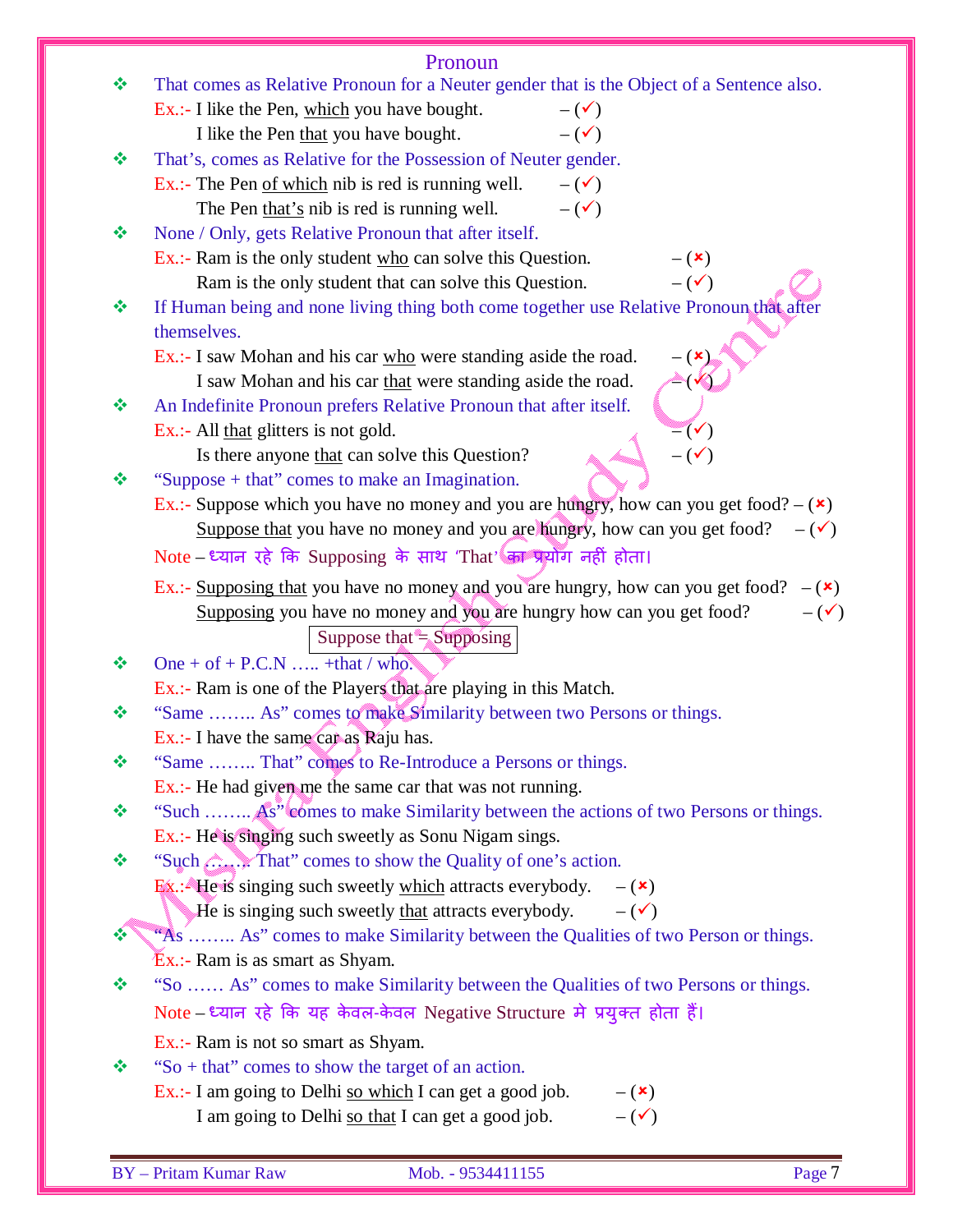| Pronoun |                                                                                                   |                      |  |  |  |  |
|---------|---------------------------------------------------------------------------------------------------|----------------------|--|--|--|--|
|         | * Facts $\triangleright$                                                                          |                      |  |  |  |  |
| 豪       | A Relative Pronoun comes amid the Sentence.                                                       |                      |  |  |  |  |
|         | Ex.:- Ram who is a Dancer is my friend.                                                           |                      |  |  |  |  |
|         | Note – ध्यान रहे कि 'What' का प्रयोग Relative Pronoun के रूप मे वाक्य के शुरुआत मे भी हो सकता है। |                      |  |  |  |  |
|         | Ex.:- What you say is not right.                                                                  | $-(\checkmark)$      |  |  |  |  |
|         | I know what you say.                                                                              | $-(\checkmark)$      |  |  |  |  |
| ❖       | It shows full stop to finish its Sentence.                                                        |                      |  |  |  |  |
| ❖       | It shows Hindi meaning beginning with 'ज'                                                         |                      |  |  |  |  |
| ❖       | प्रायः कोई Relative Pronoun उस शब्द के तुरंत बाद आता है, जिसके लिए प्रयोग किया जाता हो।           |                      |  |  |  |  |
|         | Ex.:- I like Dhoni's Performance, who is a great player.                                          | $-({\bf x})$         |  |  |  |  |
|         | I like the Performance of Dhoni, who is a great player. $-(\checkmark)$                           |                      |  |  |  |  |
|         | I like Dhoni's Performance, which is good.                                                        | $-$ ( $\checkmark$ ) |  |  |  |  |
| ❖       | A Relative Pronoun gets verbs according to the Noun and Pronoun for which it comes.               |                      |  |  |  |  |
|         | Ex.:- The Pen that is red is running well.                                                        |                      |  |  |  |  |
|         | The Pens that are red are running well.                                                           |                      |  |  |  |  |
| ❖       | It + is / was + they + who                                                                        |                      |  |  |  |  |
|         | Note – ध्यान रहे कि एक मात्र इसी Condition में 'They + who' का Structure आ सकता है, अन्यथा बांकी  |                      |  |  |  |  |
|         | जगह पर 'Those + who' का प्रयोग होता है।                                                           |                      |  |  |  |  |
|         | $Ex$ .:- It is they who can do this work.                                                         |                      |  |  |  |  |
| 8.      | Distributive Pronoun - A word used at the Place of Noun that shows the Noun in Distributive       |                      |  |  |  |  |
|         | way is called Distributive Pronoun.                                                               |                      |  |  |  |  |
|         | Ex.:- Each, Everyone, Either, Neither.                                                            |                      |  |  |  |  |
|         | * Facts $\triangleright$                                                                          |                      |  |  |  |  |
| ❖       | It is Singular and gets Singular Verb.                                                            |                      |  |  |  |  |
|         | Ex.:- Everyone are laborious in my class.                                                         | $-({\bf x})$         |  |  |  |  |
|         | Everyone is laborious in my class.                                                                | $-(\checkmark)$      |  |  |  |  |
| ❖       | Two Distributive Pronouns connected with and also make a Singular formation and use               |                      |  |  |  |  |
|         | Singular Verb.                                                                                    |                      |  |  |  |  |
|         | Ex. A- Each and Everyone are laborious in my class.                                               | $-({\bf x})$         |  |  |  |  |
|         | Each and Everyone is laborious in my class.                                                       | $-(\checkmark)$      |  |  |  |  |
| ❖       | Distributive Pronoun + of + Plural Noun / Pronoun + $S.V$                                         |                      |  |  |  |  |
|         | Ex.:- Each of the Students are laborious in my class.                                             | $-({\bf x})$         |  |  |  |  |
|         | Each of the Students is laborious in my class.                                                    | $-(\checkmark)$      |  |  |  |  |
| ❖       | Plural Noun / Pronoun + Distributive + Plural Verb.                                               |                      |  |  |  |  |
|         | $Ex.:$ We each is laborious in our class.                                                         | $-({\bf x})$         |  |  |  |  |
|         | We each are laborious in our class.                                                               | $-(\checkmark)$      |  |  |  |  |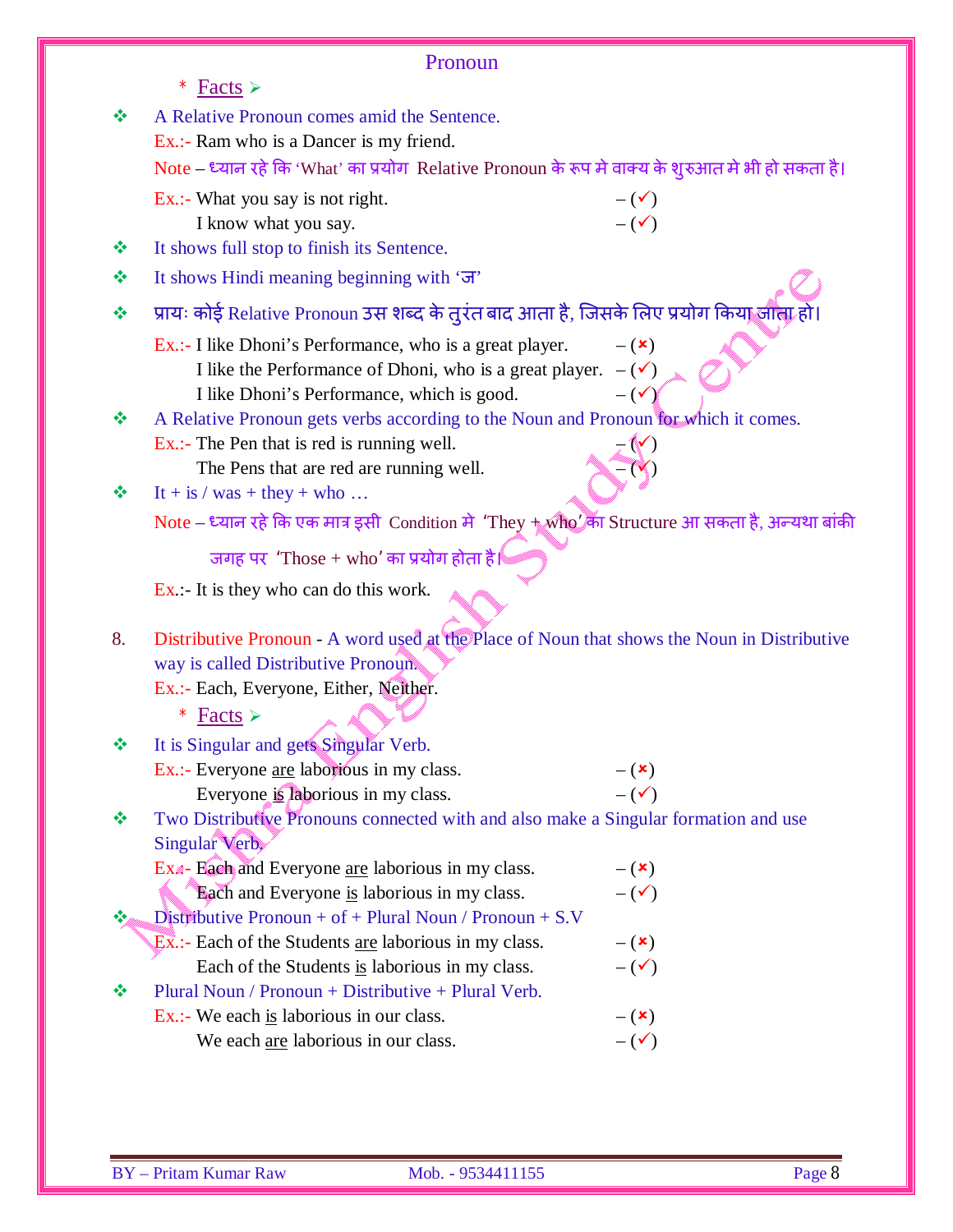### Pronoun Uses of Pronoun

|    | * Either / Any / Anyone                                                                         |                 |
|----|-------------------------------------------------------------------------------------------------|-----------------|
| 榛  | Either - It is used to select one from given two options.                                       |                 |
|    | Ex.:- Any of Ram and Shyam can solve the Question.                                              | $-({\bf x})$    |
|    | Either of Ram and Shyam can solve the Question.                                                 | $-(\checkmark)$ |
| 榛  | Any / Anyone - It is used to select one from given more than two options.                       |                 |
|    | Ex.:- Either of the ten Students can solve this Question.                                       | $-({\bf x})$    |
|    | Any of the ten Students can solve this Question.                                                | $-(\checkmark)$ |
|    | * Neither / None                                                                                | EN E            |
| ❖  | Neither - It comes to neglect both of the given two options.                                    |                 |
|    | Ex.:- None of Ram and Shyam could solve the Question.                                           | $-({\bf x})$    |
|    | Neither of Ram and Shyam could solve the Question.                                              | $-(\checkmark)$ |
| ❖  | None - It comes to neglect all of the given more than two options.                              |                 |
|    | Ex.:- Neither of the ten Students could solve the Question.                                     | $-({\bf x})$    |
|    | None of the ten Students could solve the Question.                                              |                 |
|    | * Each / Everyone                                                                               |                 |
| ÷, | Each - It comes to show two or more than two options in Distributive way.                       |                 |
|    | Ex.:- Everyone of Ram and Shyam is very laborious.                                              | $-({\bf x})$    |
|    | Each of Ram and Shyam is very laborious.                                                        | $-(\checkmark)$ |
|    | Each of the ten Students is very laborious.                                                     | $-(\checkmark)$ |
| A. | Everyone - It comes to show more than two options in Distributive way.                          |                 |
|    | Ex. :- Everyone of the ten Student is very laborious.                                           |                 |
|    | * Both / All                                                                                    |                 |
| ×. | Both - It comes to show two options together.                                                   |                 |
|    | Ex.:- All of Ram and Shyam are very laborious.                                                  | $-(\star)$      |
|    | Both of Ram and Shyam are very laborious.                                                       | $-(\checkmark)$ |
| ÷, | All - It comes to show more than two options together.                                          |                 |
|    | Ex.:- Both of the ten Students are very laborious.                                              | $-({\bf x})$    |
|    | All of the ten Students are very laborious.                                                     | $ (\checkmark)$ |
|    | * Each other / One another                                                                      |                 |
| 參  | Each other - It comes to show a Reciprocal Relation between two Parties.                        |                 |
|    | Ex.:- Mohan and Sohan help one another in trouble.                                              | $-({\bf x})$    |
|    | Mohan and Sohan help each other in trouble.                                                     | $-(\checkmark)$ |
|    | One another - It comes to show a Reciprocal Relation among more than two Parties.               |                 |
|    | <b>Ex.:- Ram, Shyam, Mohan and Sohan help each other in trouble.</b>                            | $-({\bf x})$    |
|    | Ram, Shyam, Mohan and Sohan help one another in trouble.                                        | $-(\checkmark)$ |
| ÷  | Two Subjects connected with - as well as, along with, with, and not, rather than, except, like, |                 |
|    | unlike, in addition to, accompanied by etc. get Pronoun and Verb according to the first         |                 |
|    | Subject.                                                                                        |                 |
|    | Ex.:- I as well as you are able to your duty.                                                   | $-({\bf x})$    |
|    | I as well as you am able to my duty.                                                            | $-(\checkmark)$ |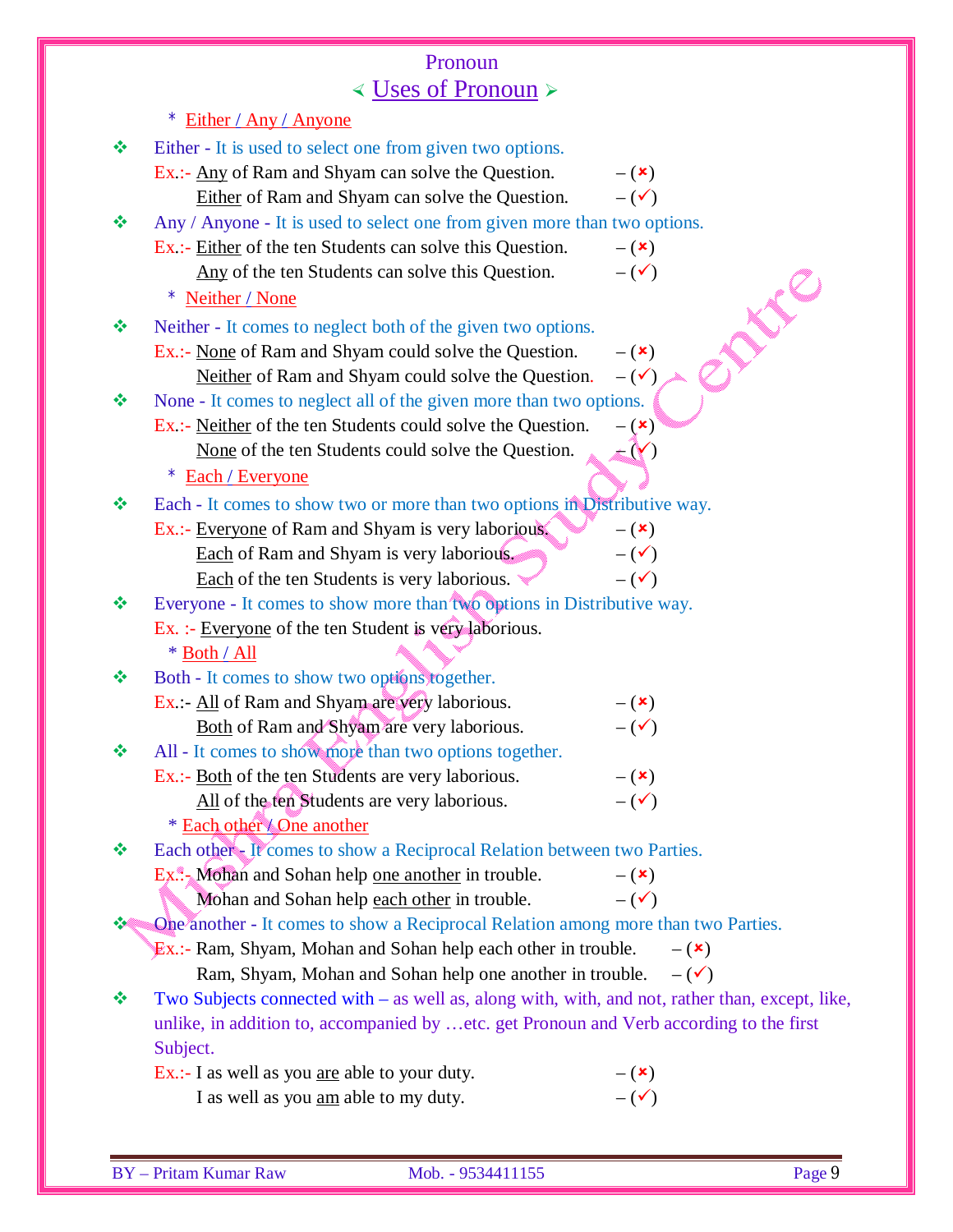|   | Pronoun                                                                                                                      |
|---|------------------------------------------------------------------------------------------------------------------------------|
| ❖ | Two Subjects connected with – or / nor / not only but also get Pronoun and Verb according                                    |
|   | to the second Subject.                                                                                                       |
|   | Ex.:- Not only Mohan but also Sita has completed <u>his</u> task. $-(\star)$                                                 |
|   | Not only Mohan but also Sita has completed <u>her</u> task. $-(\checkmark)$                                                  |
|   | Note – ध्यान रहे कि यदि उपरोक्त से एक Singular तथा एक Plural Subject जुड़ा हो तो Singular पहले                               |
|   | तथा Plural बाद मे रखा जाता हैं।                                                                                              |
|   | Ex.:- Not only have the Teacher but also the Students of this class performed their duty. $-(\checkmark)$                    |
|   | Neither Mohan nor Sita has completed his task.<br>$-({\bf x})$                                                               |
|   | $-(\checkmark)$                                                                                                              |
| ❖ | Neither Mohan nor Sita has completed her task.                                                                               |
|   | If more post then one come together and only first one gets Article make a Singular formation                                |
|   | and get Pronoun He / She group.                                                                                              |
|   | Ex.:- The Manager, Director and Financer of this company has performed their duty honestly. $-(\star)$                       |
| ❖ | The Manager, Director and Financer of this company has performed his duty honestly. $-(\checkmark)$                          |
|   | If more post then one came together and all get Article make a Plural formation and use                                      |
|   | Pronoun they group.                                                                                                          |
|   | Ex.:- The Manager, the Director and the Financer of this company have performed his duty                                     |
|   | $\mathbb{Z}(\mathbf{x})$<br>honestly.                                                                                        |
|   | The Manager, the Director and the Financer of this company have performed their duty                                         |
|   | honestly.<br>$-(\checkmark)$                                                                                                 |
| ❖ | The $+$ Adjective shows the entire community of the same quality that is Plural and gets                                     |
|   | Pronoun they group.                                                                                                          |
|   | Ex.:- The Poor perform his duty very honestly.<br>$-({\bf x})$                                                               |
|   | $-(\checkmark)$<br>The Poor perform their duty very honestly.                                                                |
| ❖ | The $+$ Adjective $+$ Noun gets Pronoun and Verb according to the Noun.                                                      |
|   | Ex.:- The tall boy is doing his duty<br>$-(\checkmark)$<br>$-(\checkmark)$                                                   |
|   | The tall girl is doing her duty.                                                                                             |
|   | The red pen is lying on its place.<br>$-(\checkmark)$<br>$ (\checkmark)$                                                     |
| ❖ | The tall boys are doing their duty.                                                                                          |
|   | If the Members of a Distributive Collective Noun are Unanimous, they make a Singular<br>formation and use Pronoun its group. |
|   | $Ex.$ :- The committee has taken their decision in this case.<br>$-({\bf x})$                                                |
|   | The committee has taken its decision in this case.<br>$-(\checkmark)$                                                        |
| ❖ | If the Members of a Distributive Collective Noun are different in opinion, they make a Plural                                |
|   | formation and use Pronoun they group.                                                                                        |
|   | $Ex$ .:- The committees have not taken its decision in this case.<br>$-$ ( $\mathbf{x}$ )                                    |
|   | The committees have not taken their decision in this case.<br>$-(\checkmark)$                                                |
| ❖ |                                                                                                                              |
|   | An Indefinite Pronoun ending with one / body get Personal form He / She group.<br>$-({\bf x})$                               |
|   | Ex.:- Someone has left their pen in the room.<br>$-(\checkmark)$                                                             |
| ❖ | Someone has left his pen in the room.                                                                                        |
|   | An Indefinite Pronoun ending with thing gets Personal form it group.                                                         |
|   | $Ex.$ :- Something is burning on their place.<br>$-({\bf x})$<br>$ (\checkmark)$                                             |
| ❖ | Something is burning on its place.<br>Both / Many / Several / A Number of / Few etc. = They group.                           |
|   |                                                                                                                              |
|   | <b>BY</b> - Pritam Kumar Raw<br>Page 10<br>Mob. - 9534411155                                                                 |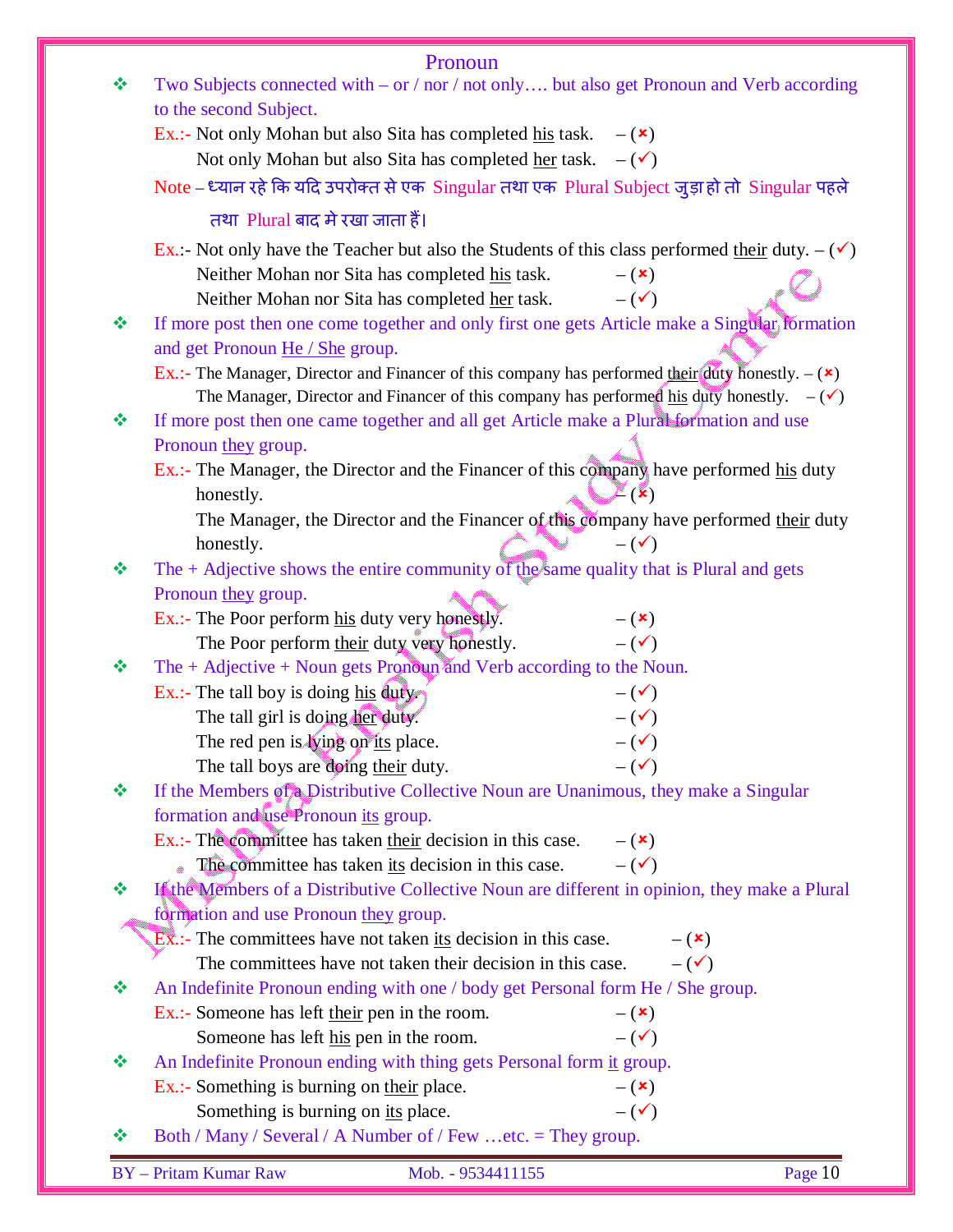|   | Pronoun                                                                                                                                                            |                                 |
|---|--------------------------------------------------------------------------------------------------------------------------------------------------------------------|---------------------------------|
|   | Ex.:- Both of the Students have completed his task.                                                                                                                | $-({\bf x})$                    |
|   | Both of the Students have completed their task.                                                                                                                    | $-(\checkmark)$                 |
| ❖ | Much / Little / An Amount of etc. = It group.                                                                                                                      |                                 |
|   | Ex.:- Much of the Rice is remaining on their place.                                                                                                                | $-({\bf x})$                    |
|   | Much of the Rice is remaining on its place.                                                                                                                        | $-(\checkmark)$                 |
| ❖ | Most / All / Some / A Lot of / Lots of / A Great Deal of / A Good Deal of etc. का प्रयोग                                                                           |                                 |
|   | Countable तथा Uncountable दोनों ही तरह के Noun के लिए होता हैं। अतः Countable स्वरूप के तहत                                                                        |                                 |
|   | इन्हे Plural दर्शाते हुए Pronoun 'They' - group आता है, जबकि Uncountable स्वरूप के तहत्                                                                            |                                 |
|   | Singular रूप दर्शाते हुए Pronoun 'It' - group आता हैं।                                                                                                             |                                 |
|   | Ex.:- Most of the Students have completed his task.                                                                                                                | $-({\bf x})$                    |
|   | Most of the Students have completed their task.                                                                                                                    | $-(\checkmark)$                 |
|   | Most of the Rice is remaining on their place.                                                                                                                      | $ (\star)$                      |
|   | Most of the Rice is remaining on its place.                                                                                                                        | $-$ ( $\checkmark$              |
| ❖ | Each, Everyone, Either, Neither – (Distributive Pronoun) = He / She group.                                                                                         |                                 |
|   | Ex.:- Everyone has performed their duty honestly.                                                                                                                  | $-({\bf x})$                    |
|   | Everyone has performed his duty honestly.                                                                                                                          |                                 |
| ❖ | Distributive Pronoun + of $us = We group$ .                                                                                                                        |                                 |
|   | Ex.:- Each of us has completed his task.                                                                                                                           | $-({\bf x})$                    |
|   | Each of us has completed our task.                                                                                                                                 | $-(\checkmark)$                 |
| ❖ | Distributive Pronoun + of you = You group.                                                                                                                         |                                 |
|   | Ex.:- Each of you has completed his task.                                                                                                                          | $-({\bf x})$                    |
| ❖ | Each of you has completed your task.<br>Distributive Pronoun + of them = $He / She / It group$ .                                                                   | $-(\checkmark)$                 |
|   | Ex.:- Each of them has completed their task.                                                                                                                       | $-({\bf x})$                    |
|   | Each of them has completed his task.                                                                                                                               | $-(\checkmark)$                 |
| ❖ | Distributive Pronoun $+$ of $+$ Plural (Male) = He group                                                                                                           |                                 |
|   | Ex.:- Each of the boys has completed their task.                                                                                                                   | $-({\bf x})$                    |
|   | Each of the boys has completed his task.                                                                                                                           | $ (\checkmark)$                 |
| ❖ | Distributive Pronoun <sup><math>+</math></sup> of + Plural (Female) = She group.                                                                                   |                                 |
|   | Ex.:- Each of the girls has completed her task.                                                                                                                    |                                 |
| ❖ | Distributive Pronoun + of + Plural Neuter gender = It group.                                                                                                       |                                 |
|   | $Ex$ .: Each of the pens is lying on their place.                                                                                                                  | $-({\bf x})$                    |
|   | Each of the pens is lying on its place.                                                                                                                            | $ (\checkmark)$                 |
|   | Same can't be used as the Subject or Object of a Sentence, It should be Same one / Same body / Same                                                                |                                 |
|   | thing.                                                                                                                                                             |                                 |
|   | Ex.:- Ram made a mistake and the same was repeated by Shyam.                                                                                                       | $-({\bf x})$                    |
|   | Ram made a mistake and the same thing was repeated by Shyam.                                                                                                       | $-(\checkmark)$                 |
| ❖ | The Repetition of Noun is avoided in Comparison, It is Replaced by using 'That of / Those of'<br>Ex.:- The Culture of India is better than the Culture of America. |                                 |
|   |                                                                                                                                                                    | $-({\bf x})$                    |
|   | The Culture of India is better than that of America.<br>The Roads of Patna are better than the Roads of Washington.                                                | $-(\checkmark)$<br>$-({\bf x})$ |
|   | The Roads of Patna are better than those of Washington.                                                                                                            | $-(\checkmark)$                 |
|   |                                                                                                                                                                    |                                 |